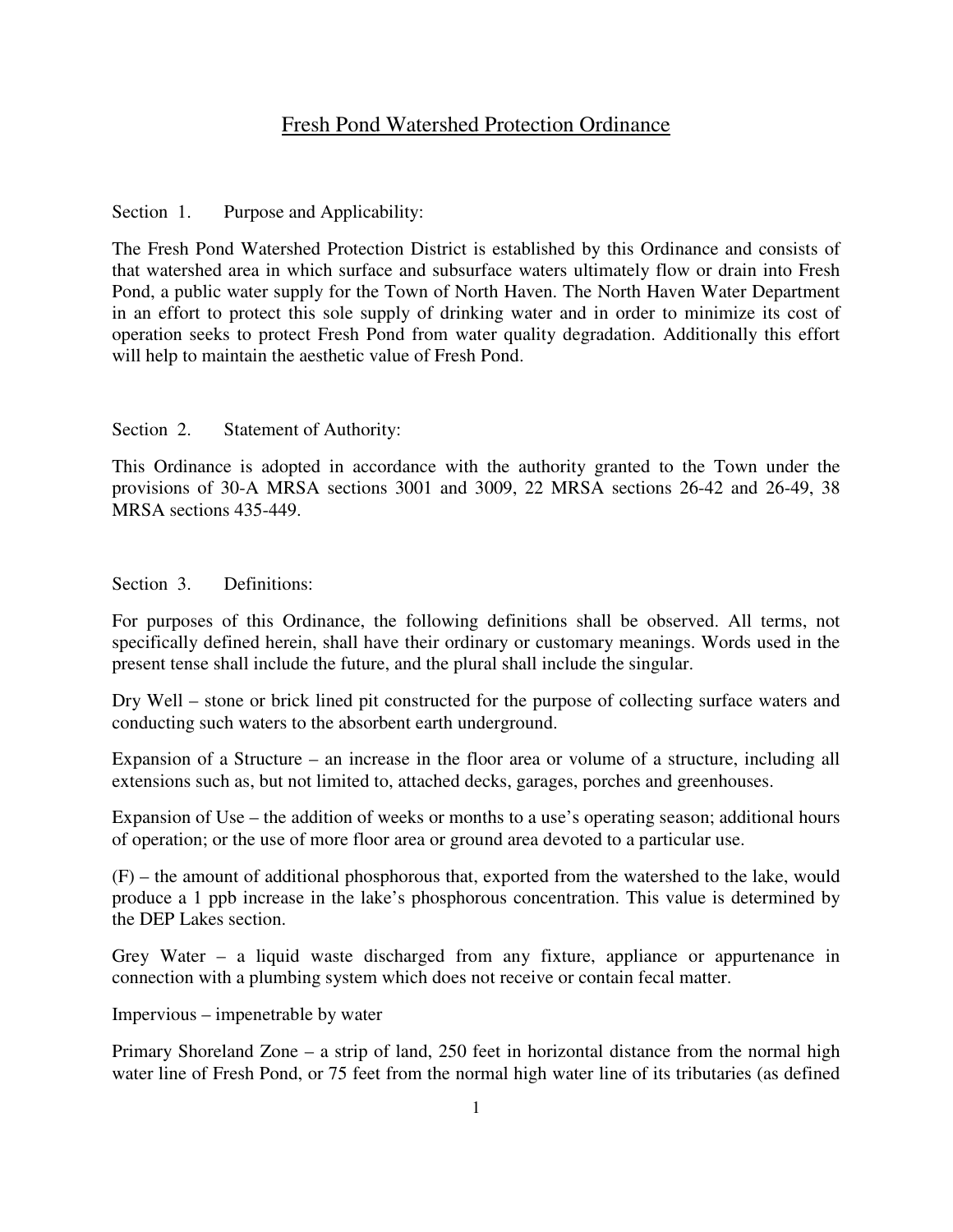below). In the case where wetlands are adjacent to Fresh Pond, the zone will extend 250 feet from the upland edge of the wetland rather than 250 from the open water line.

Recharge – the infiltration of stormwater into the ground to recharge an aquifer.

Seasonal Conversion – the expansion of use of a residence from seasonal to year round.

Tributary – any perennial or intermittent stream depicted on the most recent edition of a United States Geological Survey 7.5 minute series topographic map.

Water Department – North Haven Water Department

Watershed District – the North Haven Watershed Protection District: the area delineated on the official map on file at the North Haven Town Office.

Watershed – that area of land drained by Fresh Pond and as defined by the Soil Conservation Service on an official map on file at the North Haven Town Office.

Section 4. Effective Date:

The effective date of this Ordinance is 12/10/91. A certified copy of this Ordinance shall be filed with the Department of Environmental Protection and the Department of Human Services, Division of Health Engineering upon its adoption.

### Section 5. Amendments:

- a. This Ordinance may be amended by a majority vote at Town Meeting. The Commissioner of the State Department of Environmental Protection in accordance with the procedures in the Mandatory Shoreland Zoning Act, 38 MRSA Section 438-A, and the Chief of the Drinking Water Program of the State Division of Health Engineering shall be notified by mail of amendments to this Ordinance prior to the effective date of such amendments. A file of return receipts from such mailings shall be maintained as a permanent record.
- b. Initiation of Amendment an amendment to this Ordinance may be initiated by:
	- 1. The Planning Board or the Water Department provided a majority of the Board has so voted;
	- 2. Request of the Selectmen; and
	- 3. Written petition of ten percent (10%) of the registered voters to the Selectmen.
- c. Adoption All proposed amendments shall be referred to the Water Department and the Planning Board for their recommendations. The Planning Board may hold a public hearing on any proposed amendment. Within thirty (30) days of receiving a proposed amendment, the Planning Board and the Water Department shall make its recommendation known to the Selectmen and the Town. After receiving these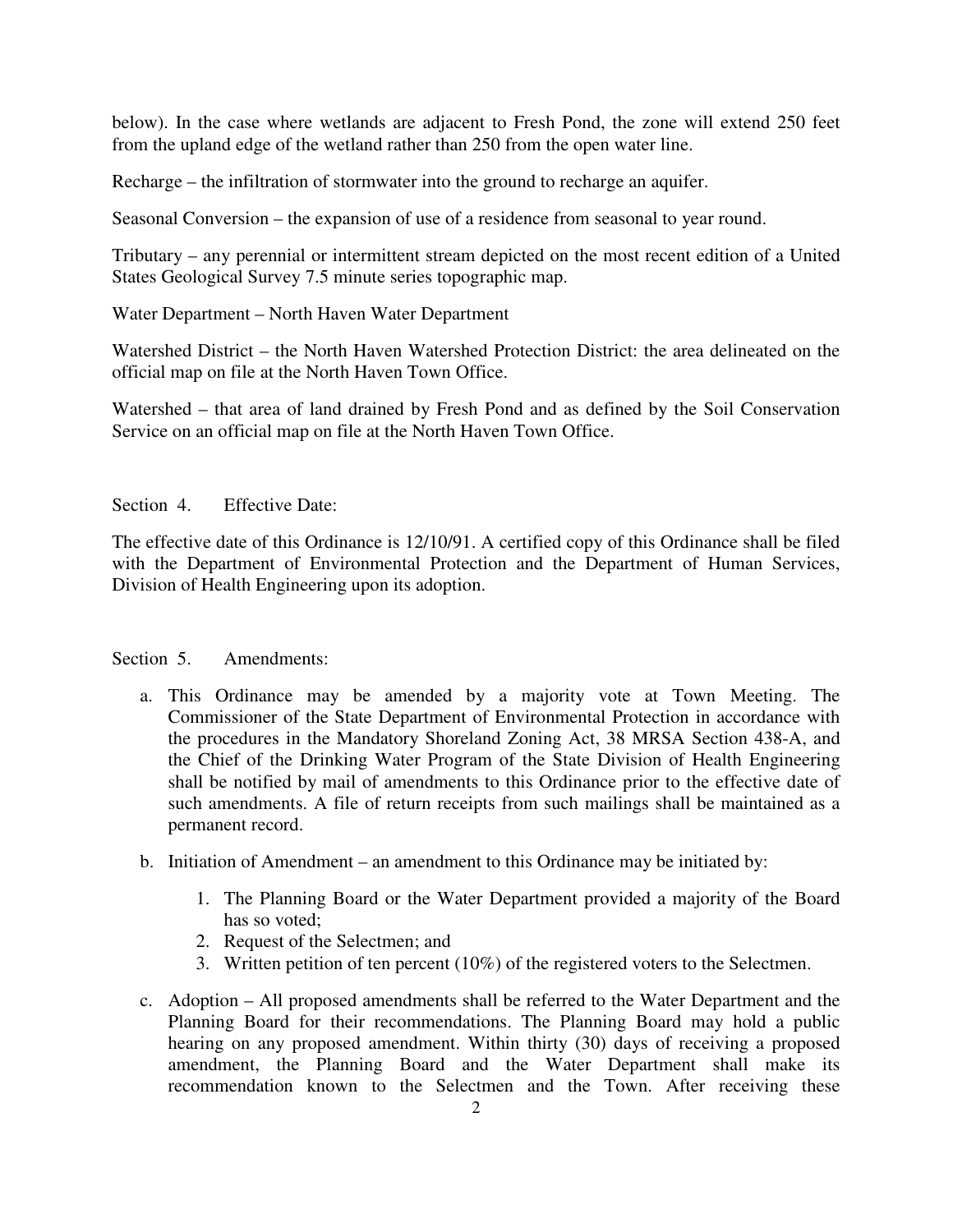recommendations, the amendment may be adopted or rejected by a majority vote of the Town at Town Meeting.

# Section 6. Severability and Conflicts with other Ordinances:

Should any section or provision of this Ordinance be declared by the courts to be invalid, such decision shall not invalidate any other section or provision of this Ordinance.

Whenever a provision of this Ordinance conflicts with or is inconsistent with another provision of this Ordinance or any other ordinance, regulation or statute, including the Land Use and Subdivision Control Ordinance and the Fresh Pond Ordinance, the more restrictive provision shall apply.

# Section 7. Official Map and Boundary:

For the purposes of this Ordinance, the Fresh Pond Watershed District shall be delineated on a watershed map, on file at the North Haven Town Office. Due to the scale of the map, there may be small inaccuracies in the delineation of the watershed or shoreland zone boundary. Where there is some dispute as to where the watershed or shoreland zone boundary lies on a particular property, the Water Department and the landowner shall conduct an on-site investigation to determine where the drainage divide lies. If the Water Department and the landowner cannot agree on the location of the drainage divide or shoreland zone based on the on-site investigation, the burden of proof shall lie with the landowner to provide information from a registered land surveyor or other certified professional showing where the drainage divide lies. As a minimum the Watershed District will include the 250 foot Primary Shoreland Zone, even where that area falls outside of the watershed boundary.

Section 8. Land Use Requirements:

Except as hereinafter specified, no building, structure or land shall hereafter be used or occupied, and no building or structure or part thereof shall hereafter be erected, constructed, expanded, moved, or altered and no new lot shall be created in the Fresh Pond Watershed District, as defined in this Ordinance, except in conformity with all of the regulations herein specified, unless a variance is granted.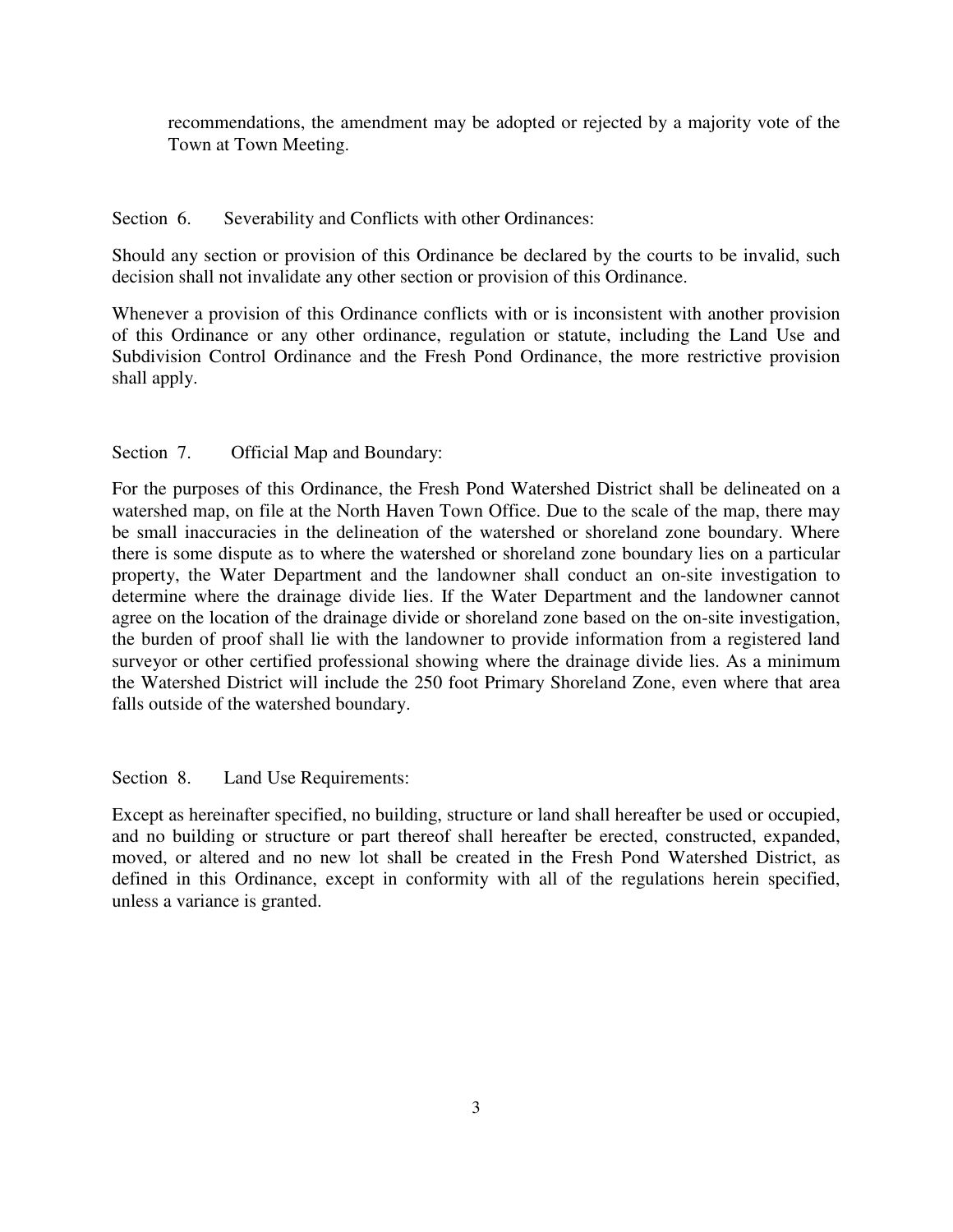Section 9. Non-conformance:

A. Purpose

It is the intent of this Ordinance to promote land use conformities, except that nonconforming conditions that existed before the effective date of this Ordinance shall be allowed to continue, subject to the requirements set forth in this section.

- B. General
	- 1. Transfer of Ownership: Non-conforming structures, lots, and uses may be transferred, and the new owner may continue the non-conforming use or continue to use the non-conforming structure or lot, subject to the provisions of this Ordinance.
	- 2. Repair and Maintenance: This Ordinance allows, without a permit, the normal upkeep and maintenance of non-conforming uses and structures including repairs or renovations which do not involve expansion of the non-conforming use or structure, and such other changes in a non-conforming use or structure as federal, state, or local building and safety codes may require.
- C. Non-conforming Structures
	- 1. Expansions: A non-conforming structure may be added to or expanded after obtaining a permit from the same permitting authority as the new structure, if such addition or expansion does not increase the non-conformity of the structure.

Further Limitations:

- a. After January 1, 1991 if any portion of a structure is less than the required setback from the normal high-water line of a water body or edge of a wetland, that portion of the structure shall not be expanded in floor area or volume, by thirty percent (30%) or more, during the lifetime of the structure.
- b. Construction or enlargement of a foundation beneath the existing structure shall not be considered an expansion of the structure, provided: that the structure and new foundation are placed such that the setback requirement is met to the greatest practical extent, as determined by the Planning Board, basing its decision on the criteria specified in Subsection 2, Relocation, below; that the completed foundation does not extend beyond the exterior dimensions of the structure; and that the foundation does not cause the structure to be elevated by more than three (3) additional feet, unless additional elevation is mandated by the North Haven Floodplain Ordinance.
- c. No structure which is less than the required setback from the normal highwater line of a water body, tributary stream, or upland edge of a wetland shall be expanded toward the water body, tributary stream, or wetland.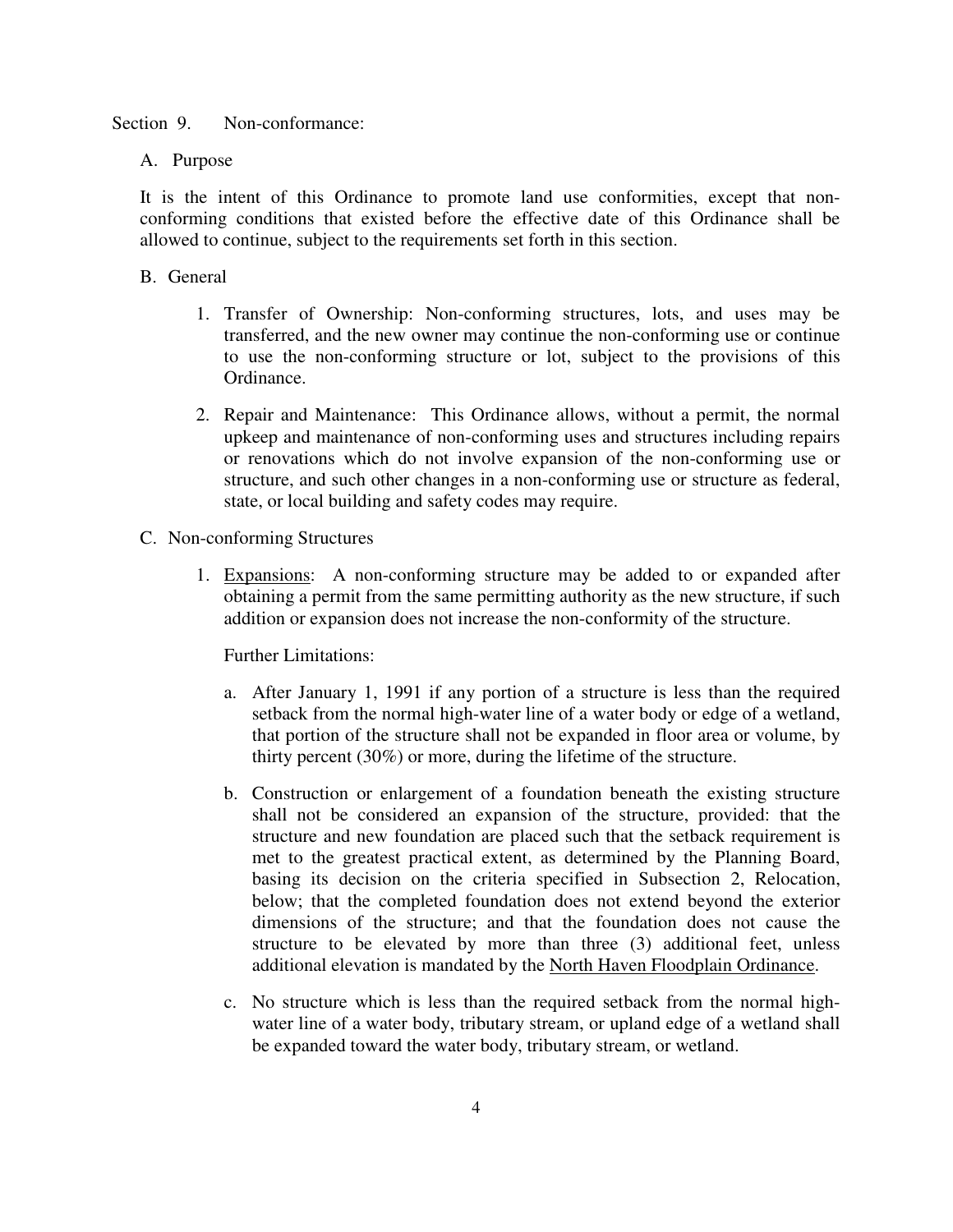2. Relocation: A non-conforming structure may be relocated within the boundaries of the parcel on which the structure is located provided the site of relocation conforms to all setback requirements to the greatest practical extent, as determined by the Planning Board, and provided that the applicant demonstrates that the present subsurface sewage disposal system meets the requirements of State law and the State of Maine Subsurface Wastewater Disposal Rules or that a new system can be installed in compliance with the law and said Rules. In no case shall a structure be relocated in a manner that causes the structure to be more nonconforming.

In determining whether the building relocation meets the setback to the greatest practical extent, the Planning Board shall consider the erosion, the location of other structures on the property and on adjacent properties, the location of the septic system and other on-site soils suitable for septic systems, and the type and amount of vegetation to be removed to accomplish the relocation.

3. Reconstruction or Replacement: Any non-conforming structure which is located less than the required setback from the normal high-water line of a water body, tributary stream, or upland edge of a wetland and which is removed, or damaged or destroyed by more than fifty percent (50%) of the market value of the structure before such damage, destruction or removal, may be reconstructed or replaced provided that a permit is obtained within one year of the date of said damage, destruction, or removal, and provided that such reconstruction or replacement is in compliance with the water setback requirement to the greatest practical extent as determined by the Planning Board in accordance with the purposes of this Ordinance. In no case shall a structure be reconstructed or replaced so as to increase its non-conformity.

In determining whether the building reconstruction or replacement meets the water setback to the greatest practical extent, the Planning Board shall consider, in addition to the criteria in paragraph 2 above, the physical condition and type of foundation present, if any.

Any non-conforming structure which is damaged or destroyed by fifty percent (50%) or less of the market value of the structure, excluding normal maintenance and repair, may be reconstructed in place with a permit from the Code Enforcement Officer.

## 4. Change of Use of a Non-conforming Structure

The use of a non-conforming structure may not be changed to another use unless the Planning Board, after receiving a written application, determines that the new use will have no greater adverse impact on the water body or wetland, or on the subject or adjacent properties and resources, than the existing use.

In determining that no greater adverse impact will occur, the Planning Board shall require written documentation from the applicant regarding the probable effects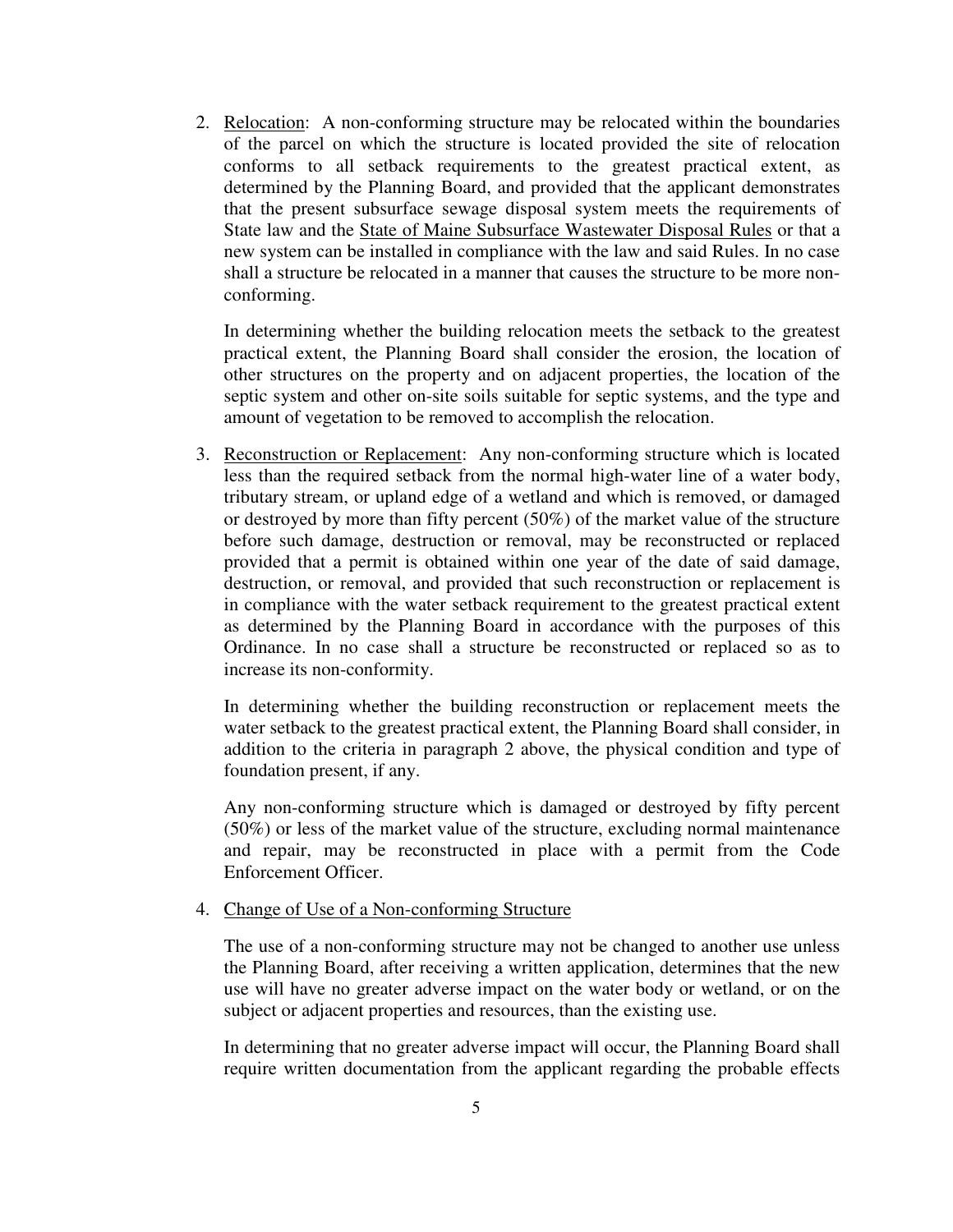on public health and safety, erosion and sedimentation, water quality, fish and wildlife habitat, vegetative cover, visual and actual points of public access to waters, natural beauty, floodplain management, archaeological and historic resources.

- D. Non-conforming Uses
	- 1. Expansions: Expansions of non-conforming uses are prohibited, except that nonconforming residential uses may, after obtaining a permit from the Planning Board, be expanded within existing residential structures or within expansion of such structures as permitted in Section 8 (C) (1) (a) above.
	- 3. Resumption Prohibited: A lot, building or structure in or on which a nonconforming use is discontinued for a period exceeding one year, or which is superseded by a conforming use, may not again be devoted to a nonconforming use except that the Planning Board may, for good cause shown by the applicant, grant up to a one-year extension to that time period. This provision shall not apply to the resumption of a use of a residential structure provided that the structure has been used or maintained for residential purposes during the preceding five (5) year period.
	- 4. Change of Use: An existing non-conforming use may be changed to another nonconforming use provided that the proposed use has no great adverse impact on the subject and adjacent properties and resources, than the former use, as determined by the Planning Board. The determination of no greater adverse impact shall be made according to criteria listed in Section 8 (C) (4) above.
- E. Non-conforming Lots
	- 1. Non-conforming Lots: A non-conforming lot of record, as of the effective date of this Ordinance or amendment thereto, may be built upon, without the need for a variance, provided that such lot is in separate ownership and not contiguous with any other lot in the same ownership, and that all provisions of this Ordinance, except lot size and frontage, can be met. Variances relating to setback or other requirements, not involving lot size or frontage, shall be obtained by action of the Board of Appeals.
	- 2. Contiguous Built Lots: If two or more contiguous lots or parcels are in a single or joint ownership or record at the time of adoption of this Ordinance, if all or part of the lots do not meet the dimensional requirements of this Ordinance, and if a principal use or structure exists on each lot, the non-conforming lots may be conveyed separately or together, provided that the State Minimum Lot Size Law and Subsurface Wastewater Disposal Rules are complied with.

If two or more principal uses or structures existed on a single lot of record on the effective date of this Ordinance, each may be sold on a separate lot provided that the above referenced law and rules are complied with. When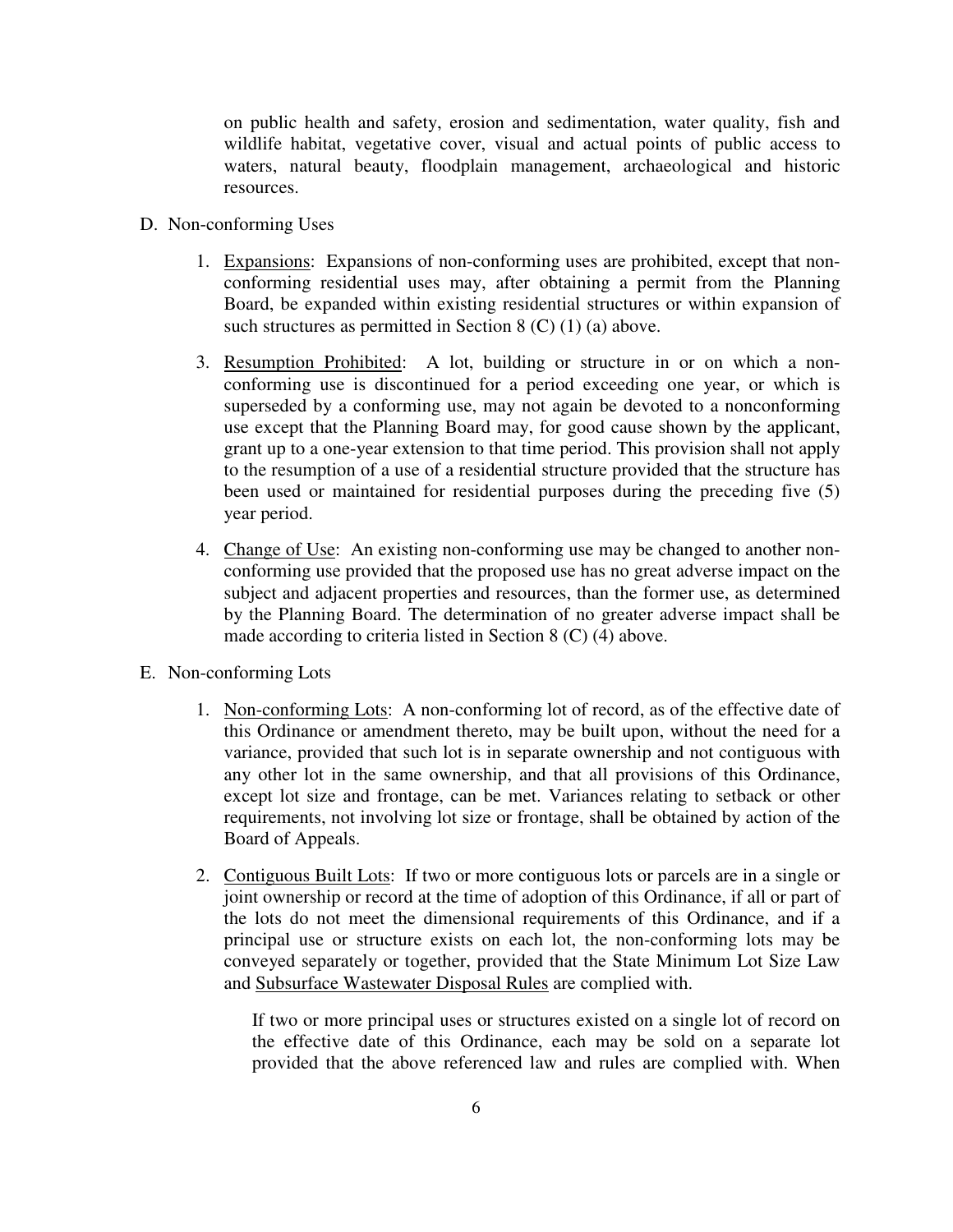such lots are divided, each lot thus created must be as conforming as possible to the dimensional requirements of this Ordinance.

3. Contiguous Lots – Vacant or Partially Built: If two or more contiguous lots or parcels are in single or joint ownership of record at the time of or since adoption or amendment of this Ordinance; if any of these lots do not individually meet the dimensional requirements of this Ordinance or subsequent amendments; and if one or more of the lots are vacant or contain no principal structure, the lots shall be combined to the extent necessary to meet the dimensional requirements.

Section 10. Permitted Uses:

The following uses are permitted, provided all necessary state and local permits have been obtained, and the use meets all applicable performance standards in Section 12 of the Ordinance:

> Low Intensity Recreation Emergency Operations Agriculture (PB) Single Family Residential Dwelling Units (CEO) Timber Harvesting (CEO) Public Utilities and Related Facilities (PB) Road Construction (PB) Uses accessory to the foregoing (PB, CEO) Uses similar to permitted uses (PB, CEO)

Note: (PB) Planning Board Permit Required (CEO) Code Enforcement Officer Permit Required

The Planning Board shall determine that a use is similar to a permitted use only if it is:

- 1) consistent with the purposes of this Ordinance;
- 2) similar to permitted uses;
- 3) not similar to prohibited uses;
- 4) is compatible with the low-density, low-impact uses permitted in this Ordinance.

Section 11. Prohibited Uses:

The following uses are prohibited in the Fresh Pond Watershed Protection District:

 Swimming and all water activities that involve body contact **Campgrounds**  Commercial, industrial or retail uses Dry cleaning Mineral extraction industry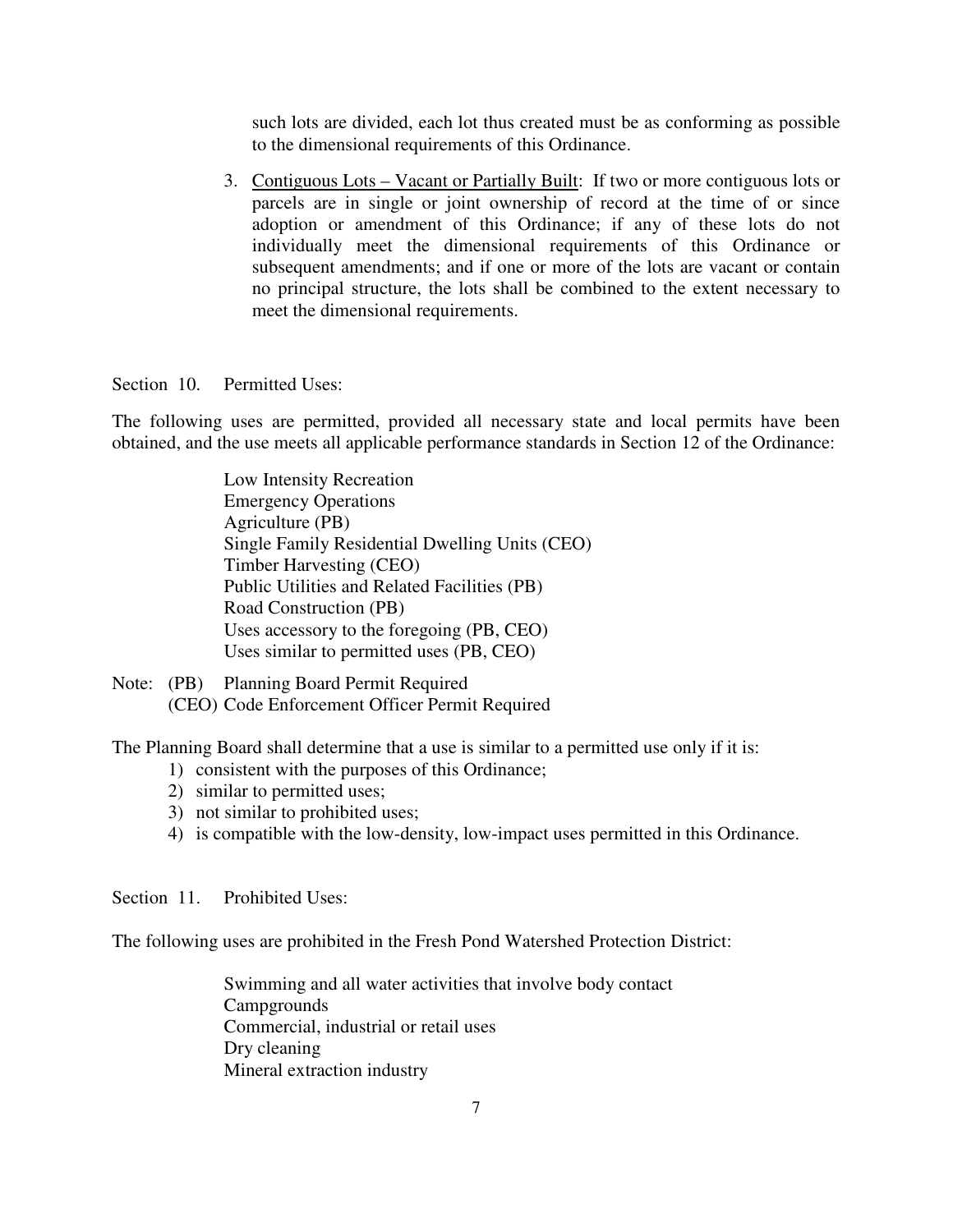Furniture stripping and wood preserving Golf courses Multi-unit residential dwellings Junkyards Landfills Land application of sludge and other process wastes Manufacture, use, storage, or disposal of solid wastes, hazardous materials Use of chemical pesticides or herbicides Commercial motor vehicle service, repair, storage or salvage Operation of motorized vehicles on Fresh Pond, as referenced in the Fresh Pond **Ordinance**  Salt and salt-sand stockpiles Spray irrigation of sewage or industrial wastewater Truck terminals Underground storage of petroleum or hazardous materials Warehouses, storage units

Section 12. Performance Standards:

In the Fresh Pond Watershed Protection District, in order to minimize phosphorous runoff and other deleterious impact on water quality, the following additional resource protection measures will be required:

- A. Agriculture
	- 1. Tilling is not permitted within 500 feet of the normal high water mark of Fresh Pond or the upland edge of the adjacent wetlands or 250 feet of its tributaries.
	- 2. Manure spreading for commercial agriculture is prohibited in the 'Primary Shoreland Zone', but is permitted in the remaining watershed area if carried out in conformance with a Conservation Plan which meets the standards of the State Soil and Water Conservation Commission and if approved by the Knox County Soil and Water Conservation District. The Conservation Plan must include provision for control of surface water runoff and non-point sources of water pollution. Use and application of nitrogen fertilizer for commercial agriculture in the 'primary shoreland zone' must be carried out in conformance with an approved Conservation Plan which meets the standards listed above.
	- 3. Animal husbandry and associated manure handling must be carried out in conformance with a Conservation Plan which meets the standards of the State Soil and Water Conservation Commission and is approved by the Knox County Soil and Water Conservation District. The Conservation Plan must include provision for control of surface water runoff and non-point sources of water pollution.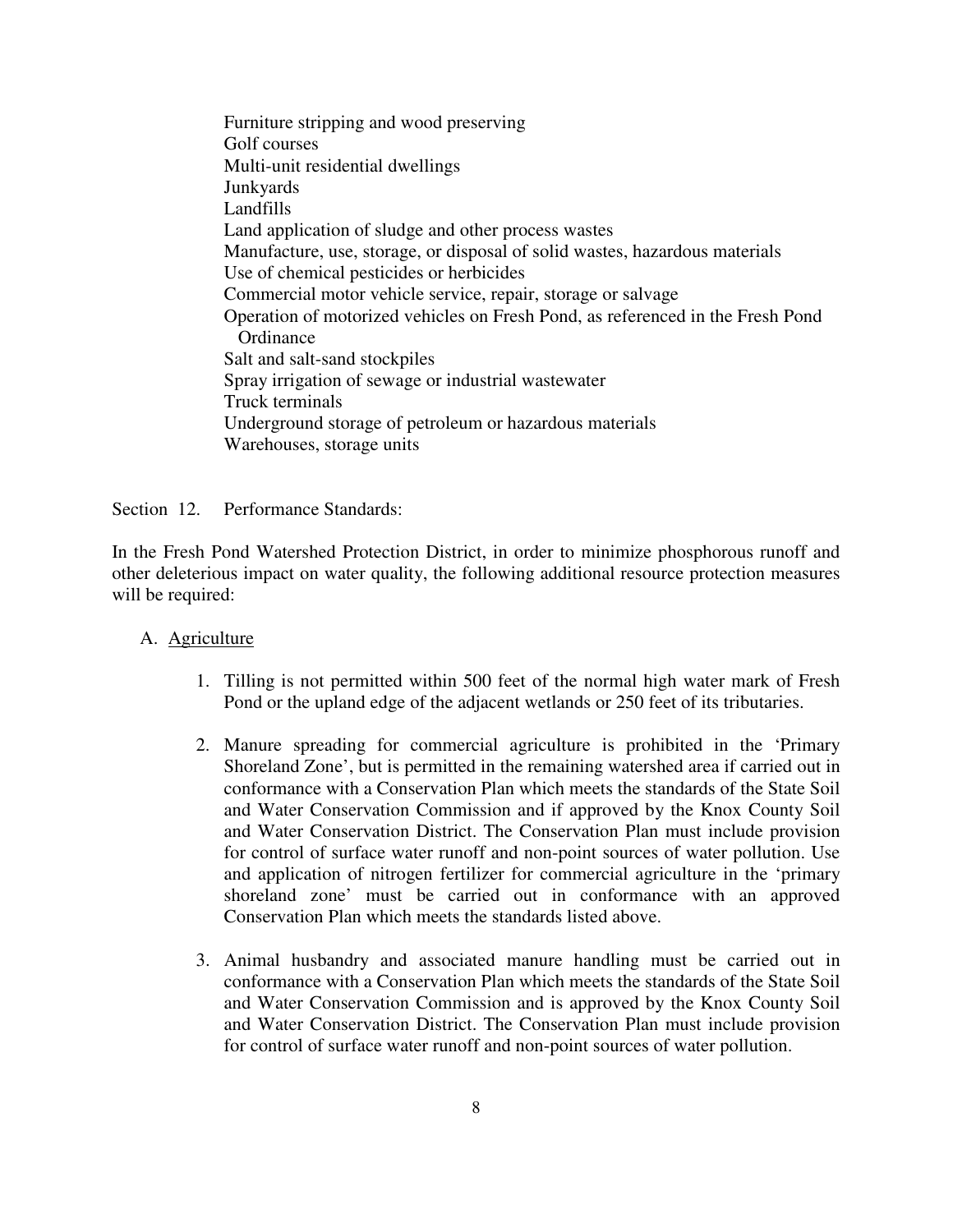Stockpiling of manure is prohibited in the 'primary shore land zone'.

### B. Runoff, Drainage, and Dry Wells

- 1. Unless it can be shown that an increase in runoff will have no off-site impact, peak runoff from the site in the developed state shall not be increased beyond that in the undeveloped state.
- 2. Provision shall be made for on-site recharge of stormwater runoff unless the Planning Board, in consultation with the Water Department, determines that recharge is infeasible because of site conditions or is undesirable because of uncontrollable risks to water quality from such recharge. Recharge shall be by surface infiltration through vegetative surfaces unless otherwise approved by the Planning Board.
- 3. Dry wells shall be used for control of surface runoff only if other methods of control are infeasible.
- 4. Dry wells shall not be used for disposal of any leachable materials or hazardous materials and shall not be connected to floor drains.
- 5. Within the Fresh Pond Watershed District, all activities other than normal home gardening and property maintenance, involving the disturbance of existing ground cover due to excavation, grading or filling of an area in excess of 500 square feet, shall require the preparation of an Erosion and Sediment Control Plan making use of appropriate Best Management Practices from the Maine Erosion and Sediment Control Handbook for Conservation, March 1991, (DEP and Cumberland County S&WCD) as part of the permit application. Within the Watershed district, all areas where ground cover is removed due to excavation, grading, or filling shall be mulched and seeded as specified in the handbook cited above. Specifically temporary mulch shall be placed before any rainstorm event or within 7 days after work stops. Mulch shall be maintained over all unvegetated areas until permanent vegetation, buildings, pavement, or other permanent means to prevent erosion and reduce sedimentation are in place.
- 6. Steep Slopes: In areas of steep slopes, the following standards shall apply:
	- a. 15 to 20%: No more than thirty percent (30%) of such areas shall be altered, regraded, cleared or built upon.
	- b. Greater than 20%: No more than twenty percent (20%) of such areas shall be altered, regraded, cleared or built upon.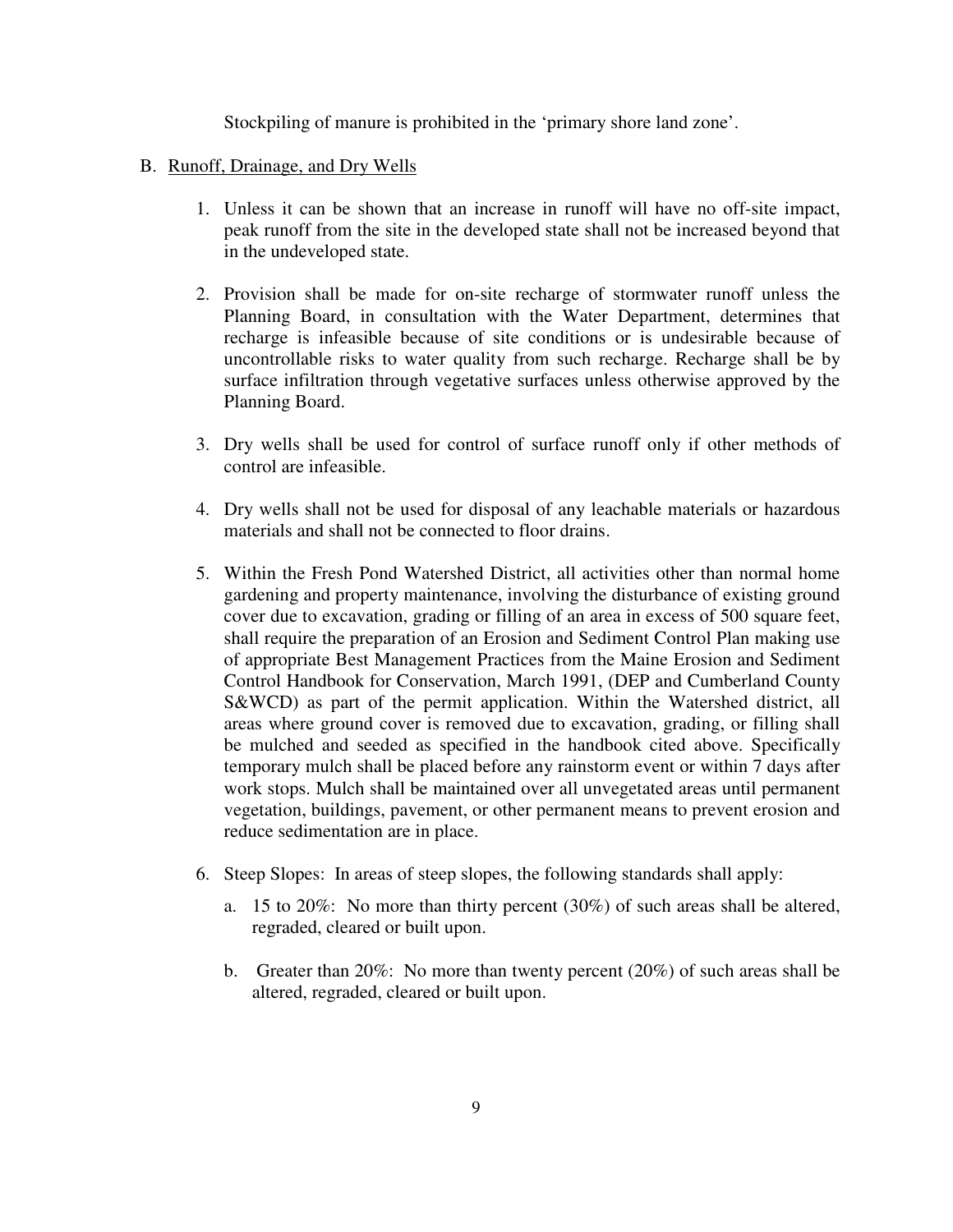### C. Structures

- 1. Any new principle or accessory structures shall be prohibited in the Primary Shoreland Zone. These structures shall be screened from the water by existing vegetation, and the forest practices standards in Section 11.f. shall be followed.
- 2. Minimum lot size shall be 3 acres in the Fresh Pond Watershed District.
- 3. Before any construction is begun adjacent to the 'Primary Shoreland Zone', hay bales, erosion fencing, or a similar sedimentation barrier shall be installed of sufficient width and at appropriate points to protect water bodies from any erosion or sedimentation that might result from the construction.
- 4. No more than twenty percent (20%) of the total lot area shall be stripped of existing vegetation and no more than ten percent (10%) of the total lot area shall be rendered impervious.

# D. Wastewater Disposal Systems

- 1. Underground sewage disposal facilities and privies shall be placed outside of the 'Primary Shoreland Zone', as defined above. This requirement shall not be reduced by variance except for replacement for systems which were existing prior to enactment of this Ordinance.
- 2. Not less than twenty-four (24) inches of original soils shall be present between the bottom of the subsurface disposal area and the most limiting factor (seasonal high groundwater table, bedrock, or other restrictive layer).
- 3. All septic tanks installed after the establishment of this Watershed District shall be pumped at the expense of the landowner and arranged by the Water Department in order to ensure proper functioning of the system. Year round residences shall be pumped every three years and seasonal residences shall be pumped every five years, as a minimum. Sewage collection, treatment, and disposal systems which discharge shall be prohibited.
- 4. The Water Department shall have the right to inspect any system within the Watershed Protection District during its construction or operation for compliance with these provisions and the requirements of the Maine Subsurface Wastewater Disposal Rules. Defects or malfunctions shall be reported to the Plumbing Inspector for enforcement action.
- 5. For waste disposal systems existing prior to the effective date of this Ordinance and determined not to be in compliance with the standards contained herein, a yearly renewal permit will be required. A plan satisfactory to the Water Department to mitigate the detrimental effects of such non-conforming waste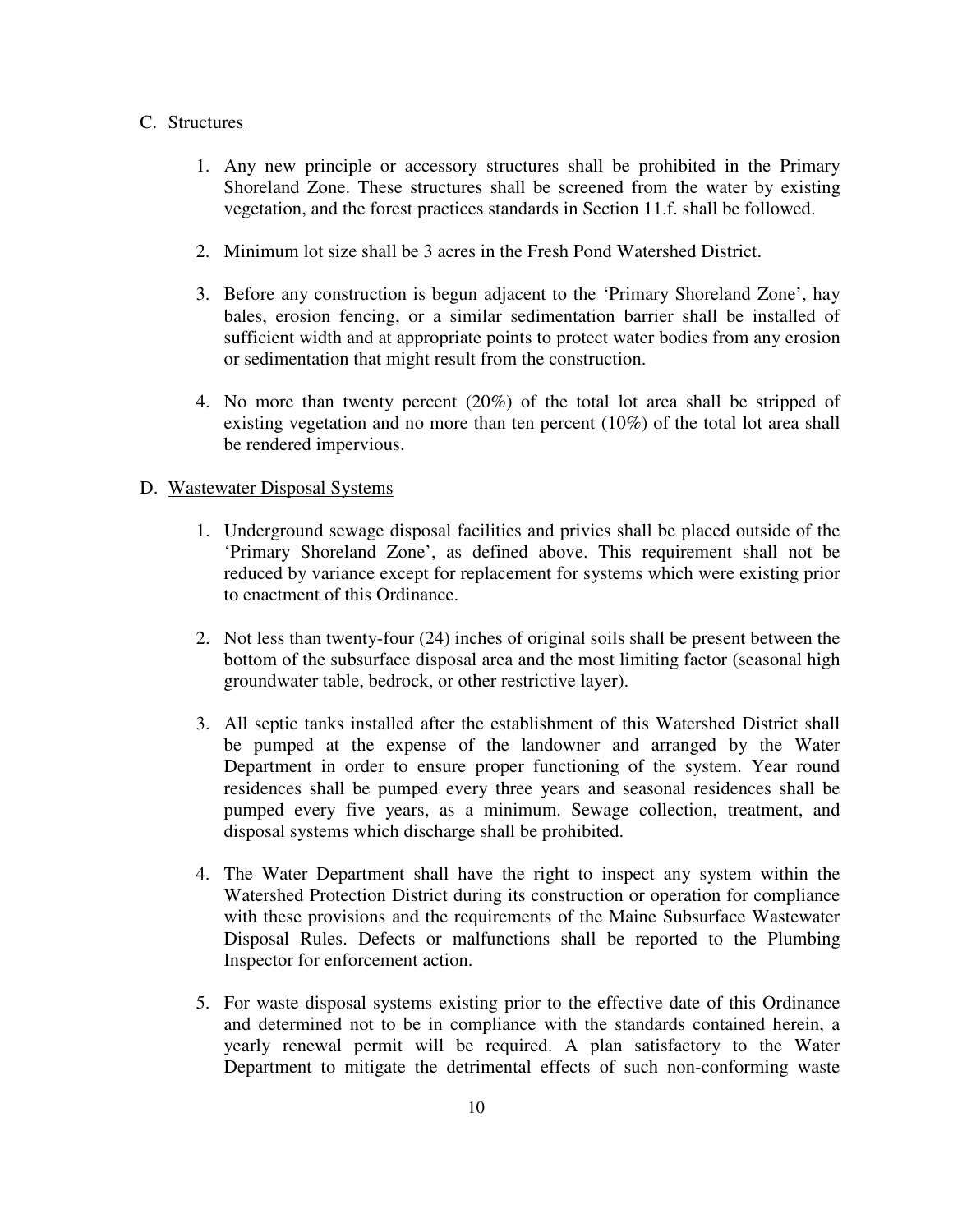disposal systems and to achieve compliance with the standards contained herein shall be submitted to the Water Department within one (1) year of the enactment of this Ordinance. Once this plan has been accepted by the Water Department, owners of non-conforming systems will have one (1) additional year to implement the plan.

# E. Roadway Construction and Maintenance

- 1. Developers of new permanent roads, except for those providing access to already permitted uses, shall demonstrate that no reasonable alternative route exists outside of the 250 foot buffer zone around the normal high water mark of Fresh Pond and its adjacent wetlands. When roads must be located within the 'primary shoreland zone', they shall be set back as far as practicable from this buffer zone and shall be screened from the water body by existing vegetation.
- 2. All roads in the Watershed District shall be constructed to avoid steep slopes (areas larger than five (5) acres with an average slope greater than ten percent (10%)), and to divert road ditching flows periodically into flat wooded areas. When such ditch diversion is not possible the Planning Board will decide whether another alternative (such as a wetpond or buffer strip or other method) is feasible and whether to issue a permit or not.
- 3. Salt shall be applied at a minimum level on roads within the Watershed District.

## F. Timber Harvesting

- 1. Timber harvesting operations shall be conducted in such a way as to minimize soil erosion and sedimentation of surface waters, by the methods described in the "Erosion and Sediment Control Handbook, Best Management Practices", February, 1991, Maine Forest Service.
- 2. Skid trails and ruts deeper than one foot (1') shall be smoothed over as soon as practicable, but no later than November 1 in any given 12-month period.
- 3. Logging yards, skid trails, landings, and other sites where the operation of logging machinery results in the exposure of substantial areas of mineral soil shall be located such that an unscarified, undisturbed filter strip is retained between the exposed mineral soil and the normal high water mark of public water supplies and their tributaries. This strip shall extend a minimum of 100 feet from Fresh Pond and 50 feet from tributaries of the public water supply, and for each ten percent (10%) rise in elevation from the normal high water mark, the undisturbed strip shall be increased by 20 feet.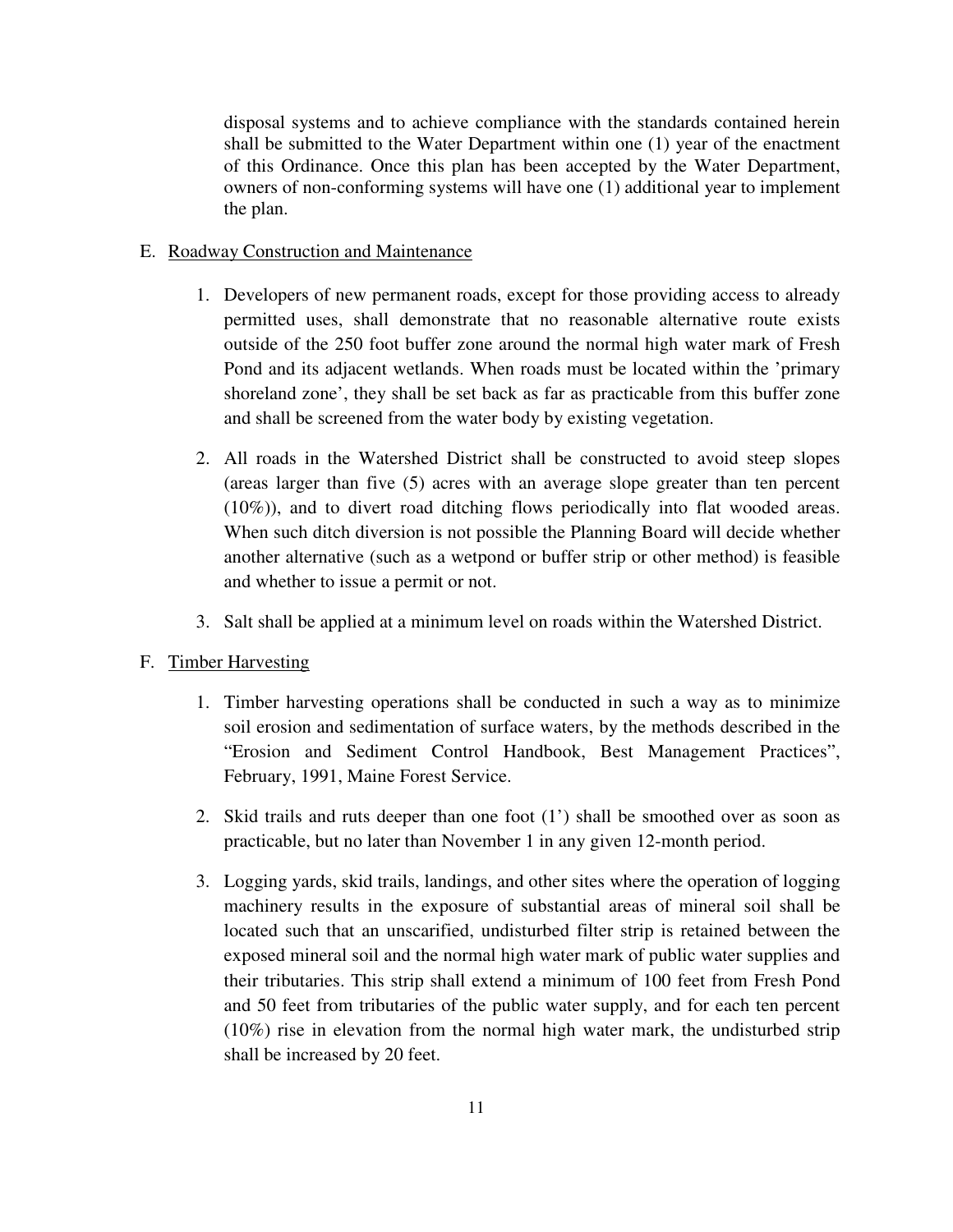- 4. All harvesting activities on more than five (5) acres shall be reported to the Planning Board at least one (1) week prior to the commencement of operations.
- 5. Within the strip of land extending 75 feet inland from the normal high water line and its adjacent wetlands there shall be no timber harvesting, except to remove safety hazards. Beyond that 75 foot buffer strip, but within the primary shoreland zone, harvesting shall not remove, in any ten (10) year period, more than twenty percent (20%) of the volume on each acre involved of trees four inches (4") or more in diameter measured at four and one-half feet (4-1/2') above ground level. Removal of trees less than four inches (4") in diameter, measured as above, is permitted if otherwise in conformance with these regulations. For the purpose of these standards, volume may be determined as being equivalent to basal area.

### G. Seasonal Conversions

- 1. Seasonal conversions are prohibited in the Primary Shoreland Zone.
- 2. No permit for conversion shall be issued unless one of the following is met:
	- a. Available records show the dwelling's sewage disposal system meets the full requirements of the State Plumbing Code without variance.
	- b. Site evaluation can demonstrate site conditions will permit installation of a sewage system meeting the full requirements of the State Plumbing Code without variance in the event of future system malfunction.
	- c. No conversions shall be permitted unless required minimum lot size is met.

### H. Water Quality Protection

1. The application for any proposed residential development or expansion falling partially or completely within the Watershed District shall be reviewed by the Planning Board for phosphorus contribution to the lake by the method outlined in "Phosphorus Control in Lake Watersheds: A Technical Guide to Evaluating New Development", Maine DEP, September 1989. At the writing of this document, the water quality in Fresh Pond has been classified by the DEP as "moderate/sensitive", because DEP has no available data regarding lake quality. Given that classification and in order to afford the lake a high level of protection, the phosphorus control guide, cited above, specifies that the maximum acceptable increase in lake phosphorus concentration is 0.75 parts per billion. The DEP has given the lake an (F) value of 9.02 lbs/ppb/yr. The Planning Board will use these values and classifications as the premise of the phosphorus review process of development, unless modified values are provided by the DEP.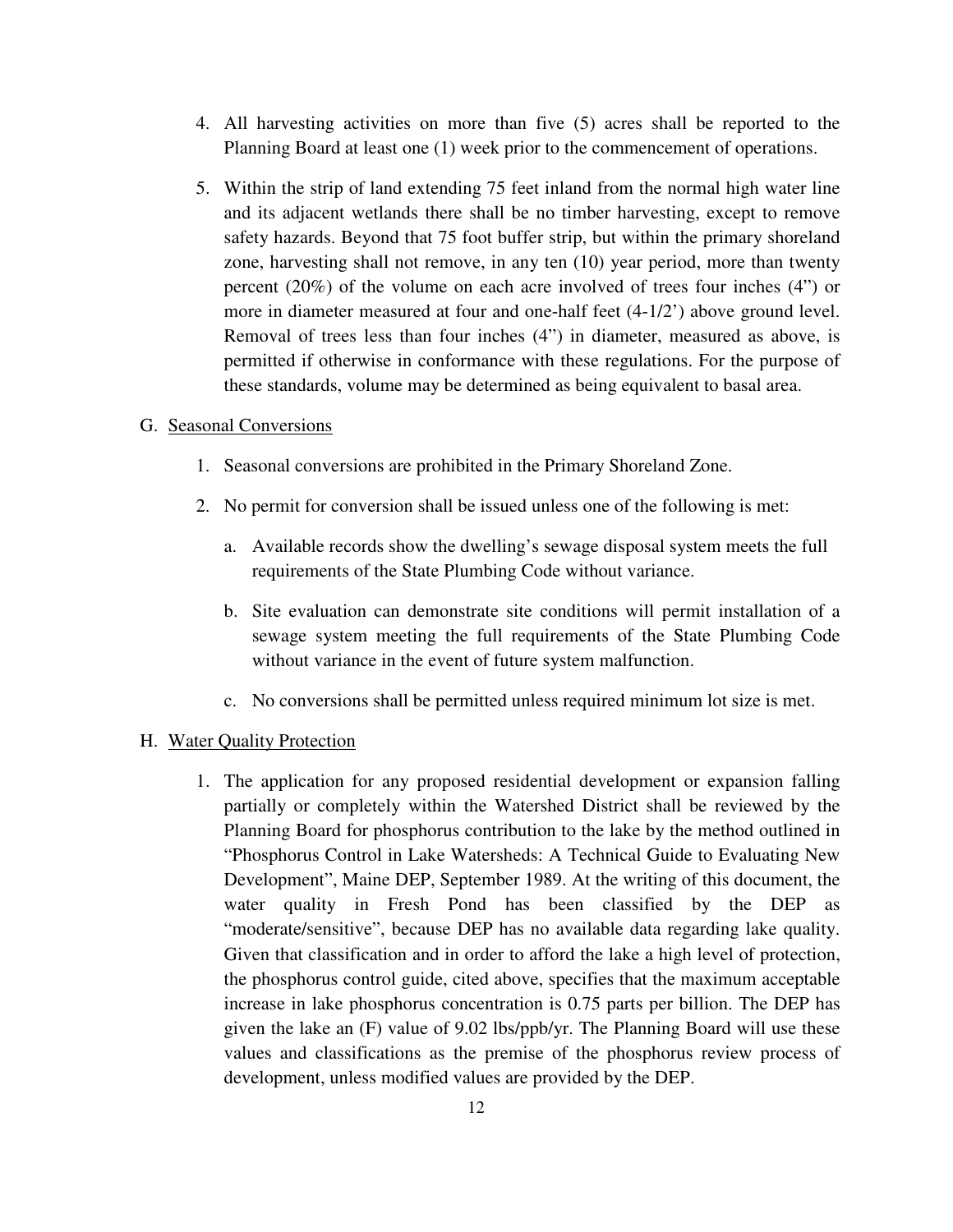- 2. No person shall cause any liquid, gaseous, or solid materials to runoff, seep, percolate, or wash into surface or ground waters such that any pollutant or constituent or derivative thereof attains a concentration in ground or surface water that is above background levels or current public health drinking water standards for Maine, whichever is most stringent. (Note: Drinking water standards shall be obtained from current manuals, including, but not limited to: State of Maine Rules of the Department of Human Services Relating to Drinking Water; "Drinking Water and Health", published by the National Academy of Sciences; "Suggested No-Adverse Response Levels" as determined by the Environmental Protection Agency; "Ambient Water Quality Criteria" manuals, published by the Environment Protection Agency.)
- 3. Domestic fuel oil must be stored in accordance with the State of Maine Oil Burner Rules.
- 4. The washing and bathing or cleaning of humans, animals or objects with soap, detergents, or cleaning agents shall be prohibited in surface waters or in areas adjacent to surface waters if the washwaters can immediately enter the surface water without absorption into the soils.

## Section 13. Administration:

- A. Any land use or activity in the Fresh Pond Watershed District which is permitted in Section 10 or Section 12 of this Ordinance, contingent on the review and permitting by the Code Enforcement Officer or Planning Board, must be reviewed using the performance standards outlined in this ordinance as the basis for its determination whether to grant or deny a permit application.
- B. Applications to conduct a permitted use requiring Planning Board or Code Enforcement Officer review shall be submitted to the Planning Board or Code Enforcement Officer with the following information:
	- 1. A map showing the location of the property and the location of the proposed activity on a USGS topographic map at a scale of  $1:24,000$  ( $1" = 2,000"$  or larger);
	- 2. A written description of the proposed activity and how all applicable performance standards shall be met;
	- 3. If applicable, a copy of the soil evaluation form required under the State of Maine Subsurface Wastewater Disposal Rules, as submitted to the local plumbing inspector;